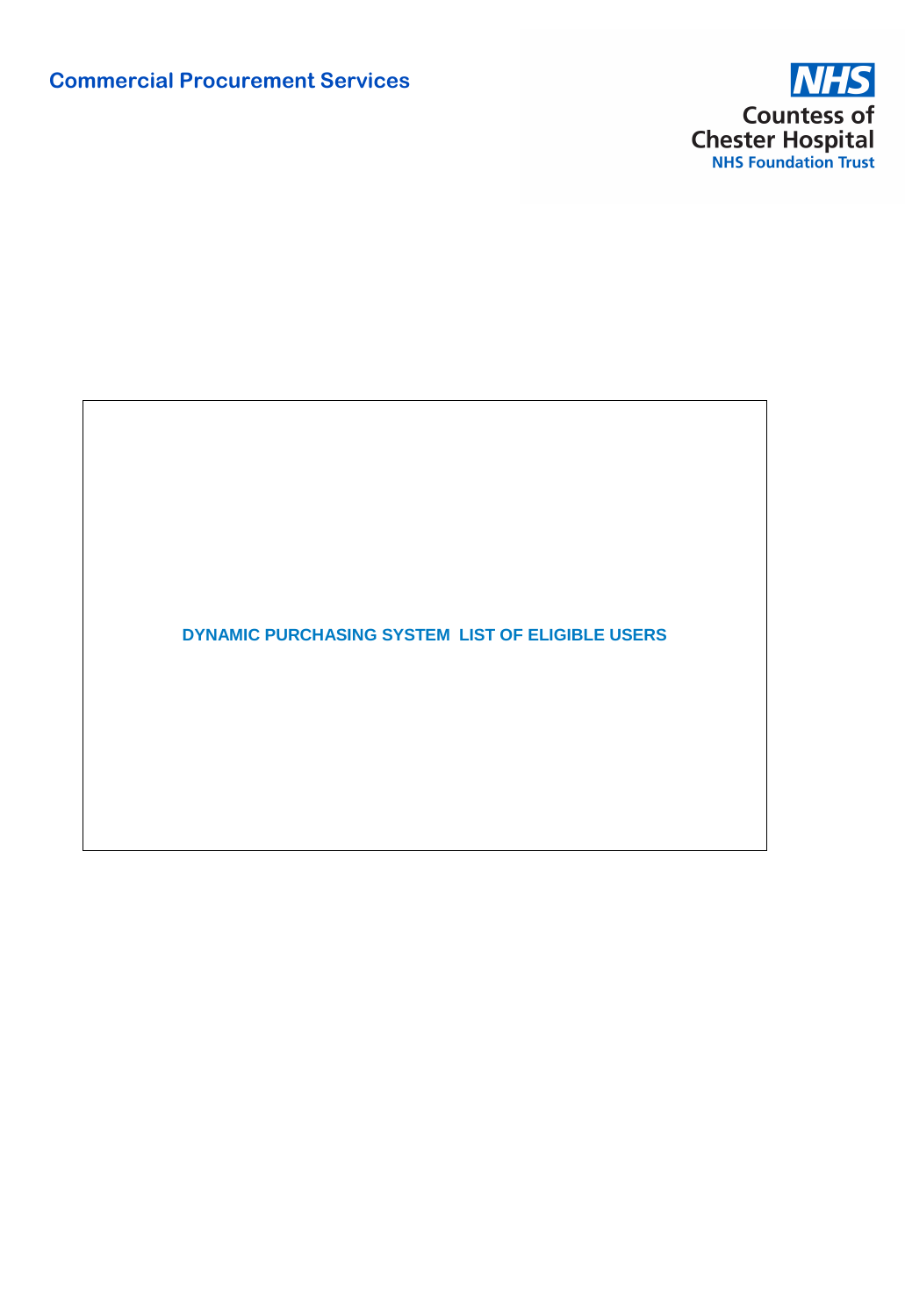## **Commercial Procurement Services**

### **Dynamic Purchasing System for Provision of Sterile Services**

#### **DPS Ref: DPS02/OSSD/19/IB**

#### **OJEU Contract Notice ref: 2019/S 068-159833**

#### **Eligible Users of the Dynamic Purchasing System**

To promote transparency, The Countess of Chester Hospital NHS Foundation Trust wishes to establish a Dynamic Purchasing System for use by all UK NHS bodies (and any future successors to these organisations). To provide bidders with information on potential users of the Dynamic Purchasing System the following organisations are considered the core client base:

#### NHS Bodies England

<http://www.nhs.uk/ServiceDirectories/Pages/AcuteTrustListing.aspx>

<http://www.nhs.uk/ServiceDirectories/Pages/CCGListing.aspx>

<http://www.nhs.uk/ServiceDirectories/Pages/MentalHealthTrustListing.aspx>

<http://www.nhs.uk/ServiceDirectories/Pages/CareTrustListing.aspx>

<http://www.nhs.uk/ServiceDirectories/Pages/AreaTeamListing.aspx>

<http://www.nhs.uk/ServiceDirectories/Pages/SpecialHealthAuthorityListing.aspx>

<http://www.nhs.uk/ServiceDirectories/Pages/OtherListing.aspx>

Scottish NHS Bodies

<http://www.gov.scot/Topics/Health/NHS-Workforce/NHS-Boards>

<http://www.show.scot.nhs.uk/organisations/>

NHS Wales

<http://www.wales.nhs.uk/ourservices/directory>

Health Bodies in Northern Ireland listed at

<http://www.hscni.net/>

NHS bodies in the Isle of Man

NHS bodies in the Channel Isles

Any corporation established, or a group of individuals appointed to act together, for the specific purpose of meeting needs in the general interest, not having an industrial or commercial character, and (i) financed wholly or mainly by another contracting authority listed above;

(ii) subject to management supervision by another contracting authority listed above; or

(iii) more than half of the board of directors or members of which, or, in the case of a group of individuals, more than half of those individuals, are appointed by another contracting authority listed above